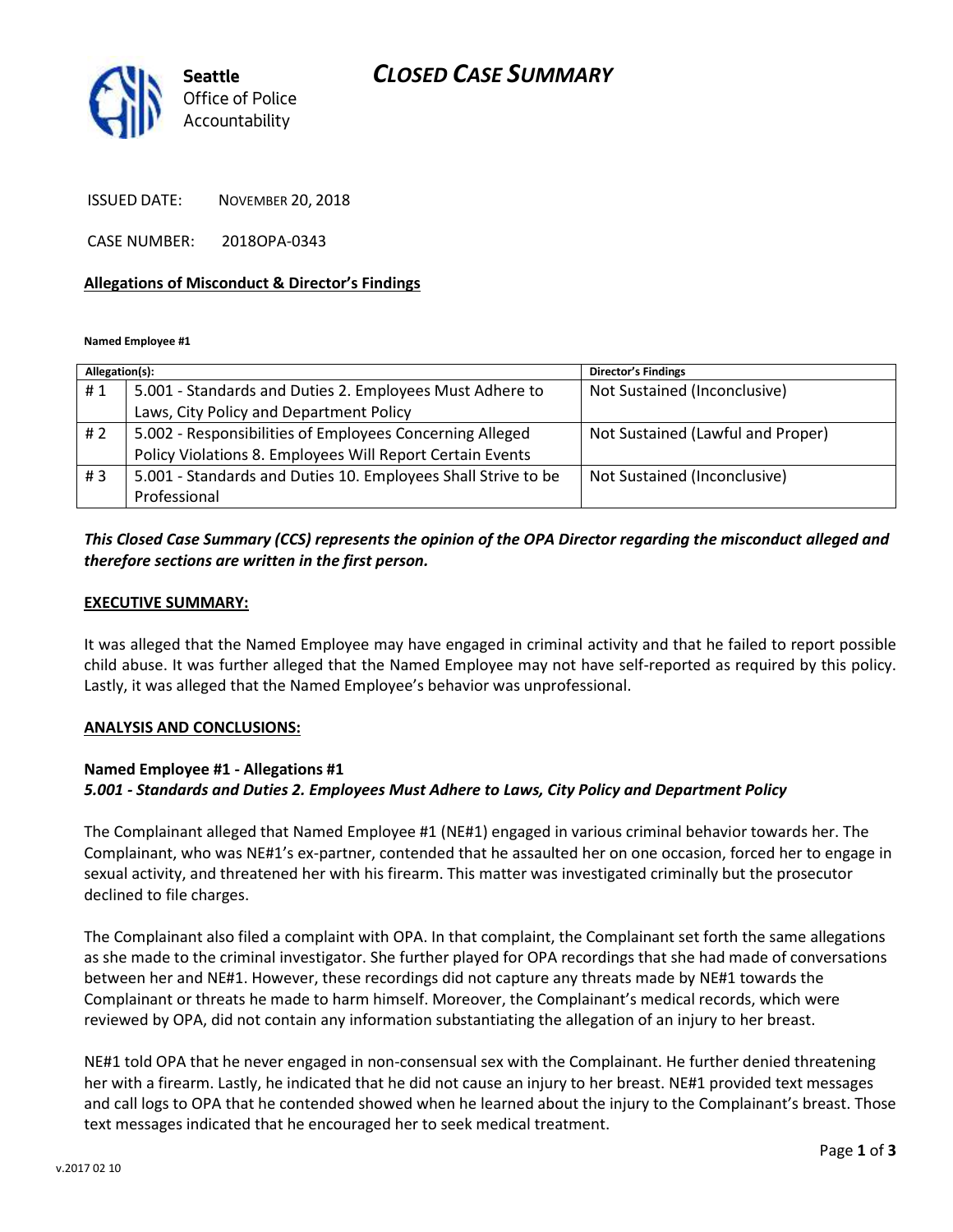# *CLOSE CASE SUMMARY*

OPA CASE NUMBER: 2018OPA-0343

Lastly, NE#1 contended that he did not act contrary to law when he failed to notify the relevant authorities of the Complainant's alleged abuse of their son. He explained to OPA that, based on his prior experience in Pierce County, he did not believe that the allegations rose to the level of criminal child abuse. He further stated that he conferred with a Department Captain concerning this matter who concurred that the allegations were not criminal in nature.

SPD Policy 5.002-POL-2 requires that employees adhere to laws, City policy, and Department policy.

With regard to the secondary allegation that NE#1 failed to report the alleged child abuse of his and the Complainant's son, the evidence in the record suggests that the conduct did not rise to the level of criminal activity that he was required to report. Significant to this determination is the fact that a Department Captain was notified of this matter and concurred with this conclusion.

However, with regard to the primary allegation of criminal conduct engaged in by NE#1, the record is insufficient to prove or disprove whether he engaged in this activity. There are no witnesses to these alleged criminal acts and the video presented by the Complainant does not provide conclusive evidence one way or the other. I further note, as recognized by the prosecutor, that the Complainant did not come forward with her allegation of abuse by NE#1 until "after she saw a letter from [NE#1's] family law attorney." While this does not necessarily yield her allegations unreliable, it certainly raises questions in this regard.

Ultimately, based on the facts in the record and when applying a preponderance of the evidence standard, OPA cannot determine whether or not NE#1 engaged in conduct that was contrary to this policy. As such, I recommend that this allegation be Not Sustained – Inconclusive.

Recommended Finding: **Not Sustained (Inconclusive)**

### **Named Employee #1 - Allegation #2**

### *5.002 - Responsibilities of Employees Concerning Alleged Policy Violations 8. Employees Will Report Certain Events*

SPD Policy 5.002-POL-8 requires employees to report when they are the subject of an order of protection. The reporting must occur as soon as practical. (SPD Policy 5.002-POL-8.)

Based on OPA's review of the evidence, it appears that NE#1 did properly self-report on his first day back to work after being served with the order of protection. I find that this was consistent with Department policy. As such, I recommend that this allegation be Not Sustained – Lawful and Proper.

Recommended Finding: **Not Sustained (Lawful and Proper)**

## **Named Employee #1 - Allegation #3** *5.001 - Standards and Duties 10. Employees Shall Strive to be Professional*

SPD Policy 5.001-POL-9 requires that SPD employees "strive to be professional at all times." The policy further instructs that "employees may not engage in behavior that undermines public trust in the Department, the officer, or other officers." (SPD Policy 5.001-POL-9.) The policy further states the following: "Any time employees represent



**Seattle** *Office of Police Accountability*